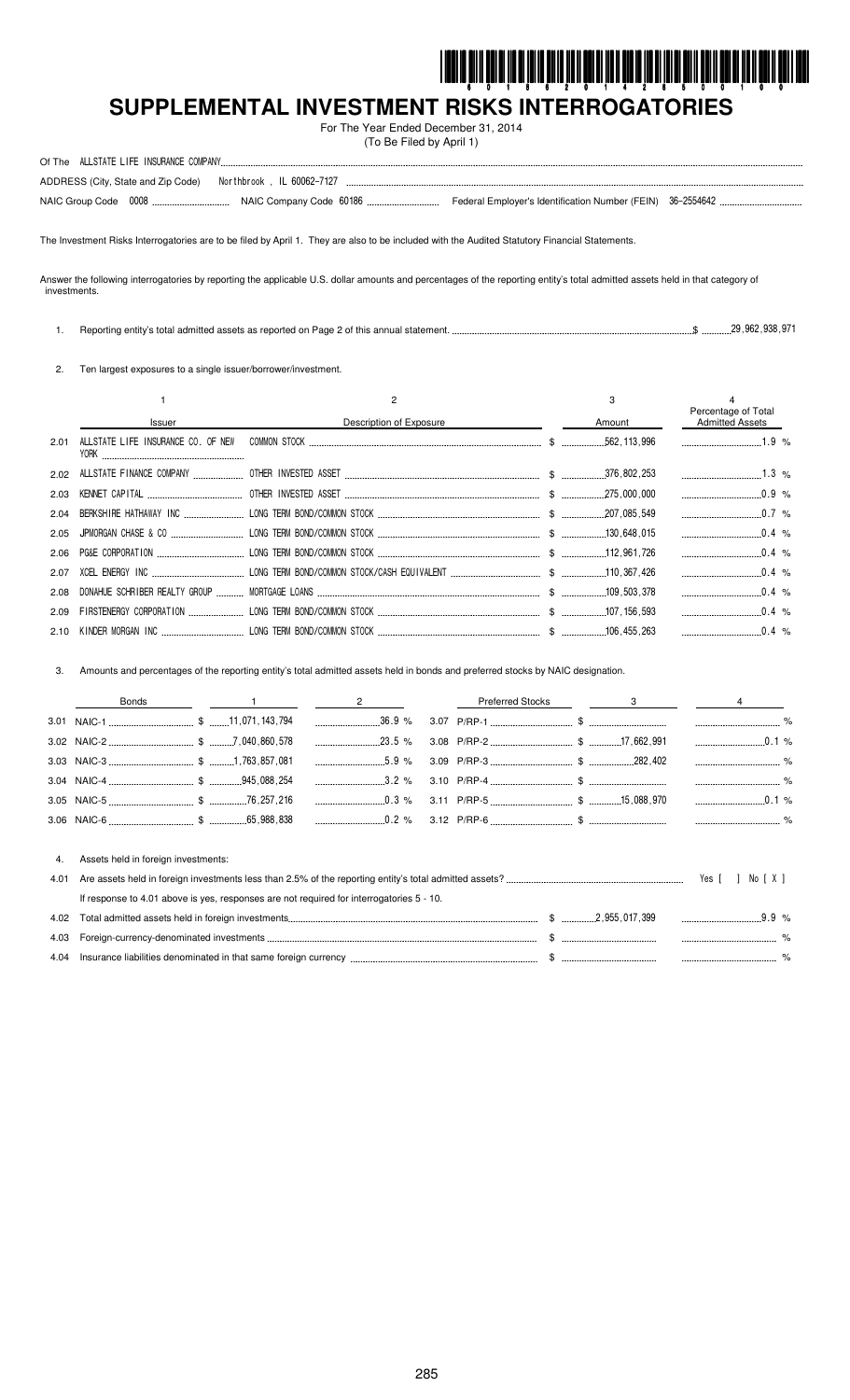5. Aggregate foreign investment exposure categorized by NAIC sovereign designation:

|       |                                                                                                           |                                                                                                                  | $\mathbf{1}$                                  | $2 \left( \frac{1}{2} \right)$                 |
|-------|-----------------------------------------------------------------------------------------------------------|------------------------------------------------------------------------------------------------------------------|-----------------------------------------------|------------------------------------------------|
| 5.01  |                                                                                                           |                                                                                                                  |                                               | $7.\overline{7}$ %                             |
| 5.02  |                                                                                                           |                                                                                                                  |                                               | 1.9 %                                          |
| 5.03  |                                                                                                           |                                                                                                                  |                                               |                                                |
| 6.    | Largest foreign investment exposures by country, categorized by the country's NAIC sovereign designation: |                                                                                                                  |                                               |                                                |
|       |                                                                                                           |                                                                                                                  |                                               | $2 \left( \frac{1}{2} \right)$                 |
|       | Countries designated NAIC - 1:                                                                            |                                                                                                                  |                                               |                                                |
| 6.01  |                                                                                                           |                                                                                                                  |                                               |                                                |
|       |                                                                                                           |                                                                                                                  |                                               |                                                |
|       | Countries designated NAIC - 2:                                                                            |                                                                                                                  |                                               |                                                |
| 6.03  |                                                                                                           |                                                                                                                  |                                               | $\frac{1}{2}$ 0.7 %                            |
| 6.04  |                                                                                                           |                                                                                                                  |                                               | $0.6\%$                                        |
|       | Countries designated NAIC - 3 or below:                                                                   |                                                                                                                  |                                               |                                                |
| 6.05  |                                                                                                           |                                                                                                                  |                                               |                                                |
| 6.06  |                                                                                                           |                                                                                                                  |                                               |                                                |
|       |                                                                                                           |                                                                                                                  |                                               |                                                |
|       |                                                                                                           |                                                                                                                  | .284.828.132                                  | $\frac{1}{1.0\%}$                              |
| 7.    |                                                                                                           |                                                                                                                  |                                               |                                                |
| 8.    | Aggregate unhedged foreign currency exposure categorized by NAIC sovereign designation:                   |                                                                                                                  |                                               |                                                |
|       |                                                                                                           |                                                                                                                  |                                               |                                                |
| 8.01  |                                                                                                           |                                                                                                                  |                                               | $\ldots$ 0.8 %                                 |
| 8.02  |                                                                                                           |                                                                                                                  |                                               |                                                |
| 8.03  |                                                                                                           |                                                                                                                  |                                               | $\ldots$ 0.1 %                                 |
| 9.    |                                                                                                           | Largest unhedged foreign currency exposures by country, categorized by the country's NAIC sovereign designation: |                                               |                                                |
|       |                                                                                                           |                                                                                                                  | $1$ <sub>__________</sub>                     | $2 \left( \frac{1}{2} \right)$                 |
|       | Countries designated NAIC - 1:                                                                            |                                                                                                                  |                                               |                                                |
| 9.01  |                                                                                                           |                                                                                                                  |                                               | $\begin{array}{ccc}\n& 0.2 & \% \n\end{array}$ |
|       |                                                                                                           |                                                                                                                  |                                               |                                                |
|       | Countries designated NAIC - 2:                                                                            |                                                                                                                  |                                               |                                                |
| 9.03  |                                                                                                           |                                                                                                                  |                                               |                                                |
| 9.04  |                                                                                                           |                                                                                                                  |                                               |                                                |
|       | Countries designated NAIC - 3 or below:                                                                   |                                                                                                                  |                                               |                                                |
| 9.05  |                                                                                                           |                                                                                                                  |                                               |                                                |
| 9.06  |                                                                                                           |                                                                                                                  |                                               |                                                |
| 10.   | Ten largest non-sovereign (i.e. non-governmental) foreign issues:                                         |                                                                                                                  |                                               |                                                |
|       | $\mathbf{1}$                                                                                              | $\overline{2}$                                                                                                   | 3                                             | 4                                              |
|       | <b>Issuer</b>                                                                                             | NAIC Designation                                                                                                 |                                               |                                                |
|       |                                                                                                           |                                                                                                                  |                                               | $\ldots$ 0.3 %                                 |
|       |                                                                                                           |                                                                                                                  | $$$ 49,919,171<br>$\frac{1}{2}$<br>43,610,345 |                                                |
|       |                                                                                                           |                                                                                                                  |                                               | $\ldots$ 0.1 %                                 |
| 10.05 |                                                                                                           |                                                                                                                  |                                               | $\ldots$ 0.1 %                                 |
| 10.06 |                                                                                                           |                                                                                                                  |                                               |                                                |
| 10.07 |                                                                                                           |                                                                                                                  |                                               |                                                |
| 10.08 |                                                                                                           |                                                                                                                  | $$$ 35,664,850                                |                                                |
|       |                                                                                                           |                                                                                                                  | $$$ 34,858,176                                |                                                |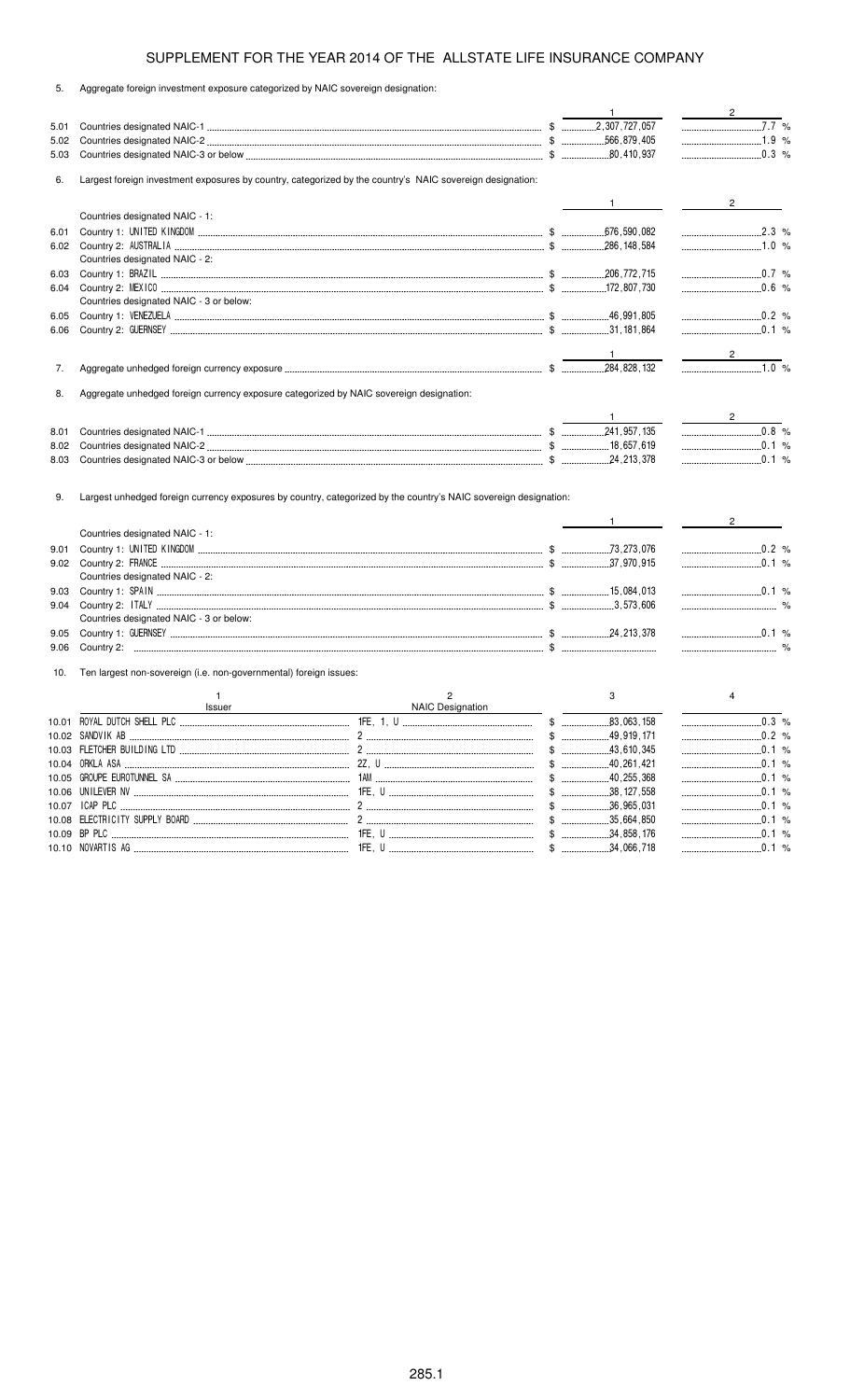| 11.   | Amounts and percentages of the reporting entity's total admitted assets held in Canadian investments and unhedged Canadian currency exposure:     |                |                  |
|-------|---------------------------------------------------------------------------------------------------------------------------------------------------|----------------|------------------|
|       |                                                                                                                                                   |                |                  |
|       | If response to 11.01 is yes, detail is not required for the remainder of interrogatory 11.                                                        |                |                  |
|       |                                                                                                                                                   |                |                  |
|       |                                                                                                                                                   |                | 1.9 %            |
| 11.03 |                                                                                                                                                   |                |                  |
| 11.04 |                                                                                                                                                   |                |                  |
| 11.05 |                                                                                                                                                   |                |                  |
| 12.   | Report aggregate amounts and percentages of the reporting entity's total admitted assets held in investments with contractual sales restrictions: |                |                  |
|       |                                                                                                                                                   |                | Yes [ ] No [ X ] |
|       | If response to 12.01 is yes, responses are not required for the remainder of Interrogatory 12.                                                    |                |                  |
|       |                                                                                                                                                   |                |                  |
|       |                                                                                                                                                   |                | $4.7\%$          |
|       | Largest three investments with contractual sales restrictions:                                                                                    |                |                  |
|       |                                                                                                                                                   |                | 0.2 %            |
|       |                                                                                                                                                   |                | $\ldots$ 0.2 %   |
| 12.05 |                                                                                                                                                   |                | $0.2\%$          |
| 13.   | Amounts and percentages of admitted assets held in the ten largest equity interests:                                                              |                |                  |
|       |                                                                                                                                                   |                | Yes [ ] No [ X ] |
|       | If response to 13.01 above is yes, responses are not required for the remainder of Interrogatory 13.                                              |                |                  |
|       | $\mathbf{1}$<br>Issuer                                                                                                                            | $\overline{2}$ | 3                |
|       |                                                                                                                                                   |                | $\frac{1}{1.9}$  |
|       |                                                                                                                                                   |                |                  |
|       | 13.04 SPDR S&P 500 ETF TRUST (2000) 2000 CONTENTS (2000) 2010 121,732,446                                                                         |                |                  |
|       |                                                                                                                                                   |                | $\ldots$ 0.2 %   |
|       |                                                                                                                                                   |                | $\ldots$ 0.2 %   |
|       |                                                                                                                                                   |                | $\ldots$ 0.2 %   |
| 13.08 |                                                                                                                                                   |                | $\sim$ 0.2 %     |
|       |                                                                                                                                                   |                |                  |
|       |                                                                                                                                                   |                |                  |
|       |                                                                                                                                                   |                | $\ldots$ 0.1 %   |
|       |                                                                                                                                                   |                |                  |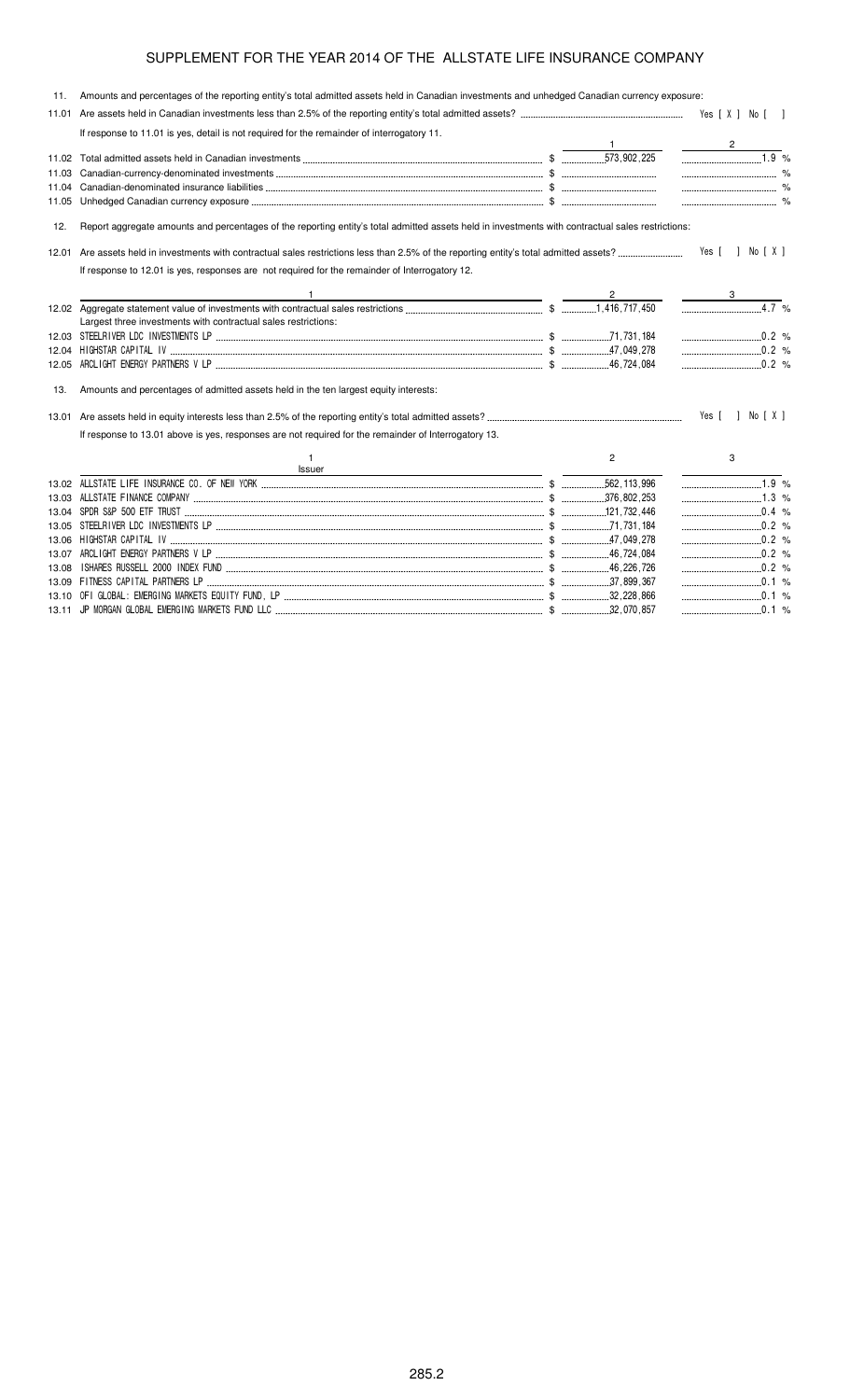#### 14. Amounts and percentages of the reporting entity's total admitted assets held in nonaffiliated, privately placed equities: 14.01 Are assets held in nonaffiliated, privately placed equities less than 2.5% of the reporting entity's total admitted assets? - $\therefore$  Yes [ ] No [ X ] If response to 14.01 above is yes, responses are not required for the remainder of Interrogatory 14. 1  $\overline{2}$  3 14.02 Aggregate statement value of investments held in nonaffiliated, privately placed equities \$   % Largest three investments held in nonaffiliated, privately placed equities: 14.03 STEELRIVER LDC INVESTMENTS LP ....<br>14.04 HIGHSTAR CAPITAL IV ........................ ,731,1  $\begin{array}{c} 0.2 \\ 0.2 \\ \hline \end{array}$ 14.04 ! !! \$ 
 % 14.05 ARCLIGHT ENERGY PARTNERS V LP (2008) 2008 14.05 ARCLIGHT ENERGY PARTNERS V LP (2008) 2009 15. Amounts and percentages of the reporting entity's total admitted assets held in general partnership interests: 15.01 Are assets held in general partnership interests less than 2.5% of the reporting entity's total admitted assets? -Yes [X ] No [ ] If response to 15.01 above is yes, responses are not required for the remainder of Interrogatory 15. 1  $\overline{2}$  3 15.02 Aggregate statement value of investments held in general partnership interests \$ % Largest three investments in general partnership interests: 15.03 \$ % 15.04 \$ % 15.05 \$ % 16. Amounts and percentages of the reporting entity's total admitted assets held in mortgage loans: 16.01 Are mortgage loans reported in Schedule B less than 2.5% of the reporting entity's total admitted assets? - $\cdots$  Yes [ ] No [ X ]

If response to 16.01 above is yes, responses are not required for the remainder of Interrogatory 16 and Interrogatory 17.

|       | Type (Residential, Commercial, Agricultural) |             |          |
|-------|----------------------------------------------|-------------|----------|
| 16.02 |                                              | 109 503 378 |          |
| 16.03 | Commercial                                   | 80 582 529  | በ3 %     |
| 16.04 | Commercial                                   | 69.641.688  | 0 2 %    |
| 16.05 | Commercial                                   | 62.000.000  | $0.2 \%$ |
| 16.06 | Commercial                                   | 48.500.000  | በ 2 %    |
| 16.07 | Commercial                                   | 45 631 288  | $0.2 \%$ |
| 16.08 | Commercial                                   | 39 283 613  | O/2      |
|       | Commercial                                   | 38 526 443  |          |
| 16.10 | Commercial:                                  | 36.409.556  |          |
| 16 11 | Commercial                                   | 35.452.897  | $\sim$   |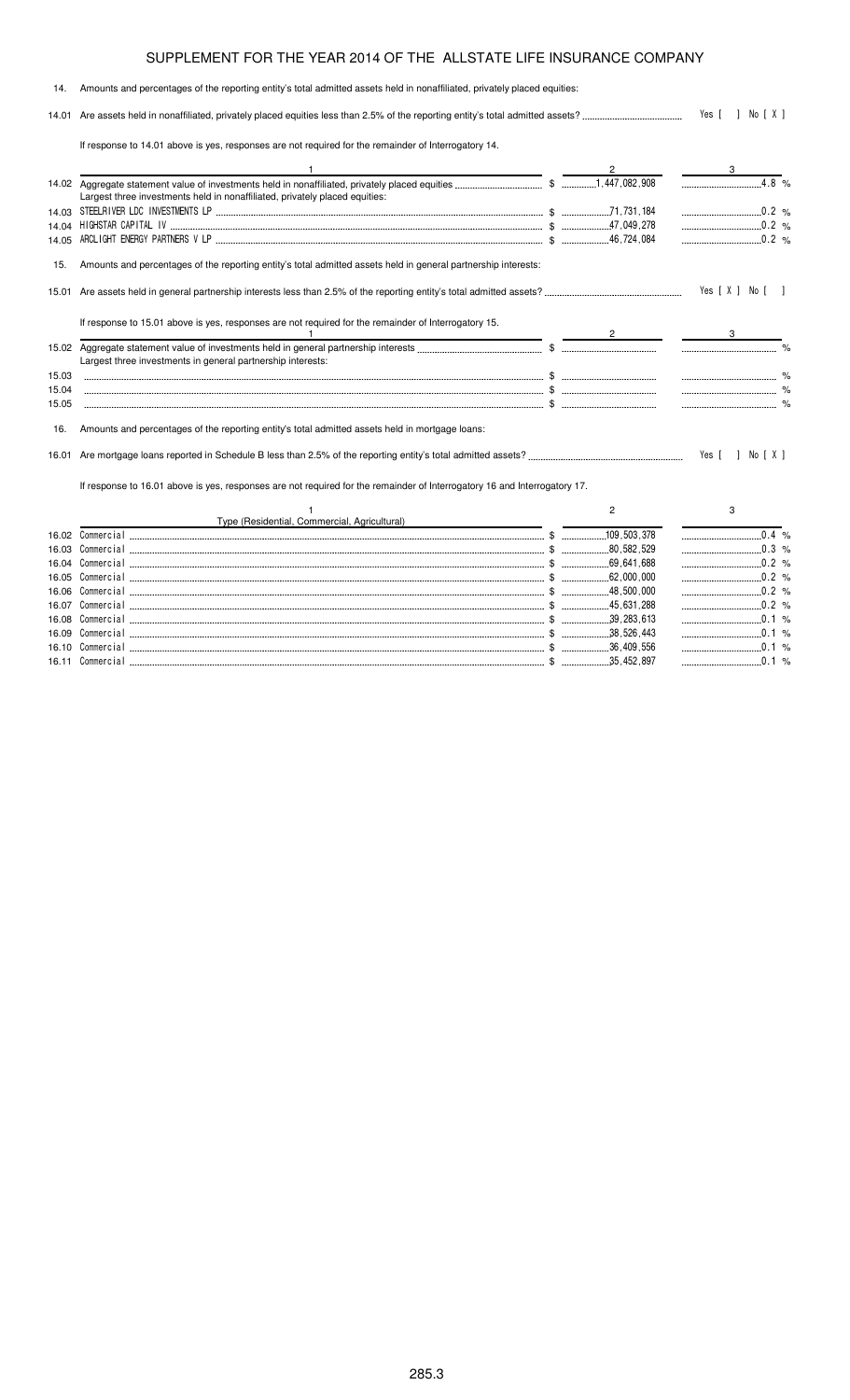Amount and percentage of the reporting entity's total admitted assets held in the following categories of mortgage loans:

|       | Amount and percentage of the reporting entity's total admitted assets neight the following categories of mongage loans.                                                                                                                                                                                                                                                                                                         |  |                                                | Loans        |                  |               |
|-------|---------------------------------------------------------------------------------------------------------------------------------------------------------------------------------------------------------------------------------------------------------------------------------------------------------------------------------------------------------------------------------------------------------------------------------|--|------------------------------------------------|--------------|------------------|---------------|
|       |                                                                                                                                                                                                                                                                                                                                                                                                                                 |  |                                                |              |                  |               |
| 16.13 |                                                                                                                                                                                                                                                                                                                                                                                                                                 |  |                                                |              |                  |               |
| 16.14 |                                                                                                                                                                                                                                                                                                                                                                                                                                 |  |                                                |              |                  |               |
| 16.15 |                                                                                                                                                                                                                                                                                                                                                                                                                                 |  |                                                |              |                  |               |
| 16.16 |                                                                                                                                                                                                                                                                                                                                                                                                                                 |  |                                                |              | $\ldots$ 0.3 %   |               |
| 17.   | Aggregate mortgage loans having the following loan-to-value ratios as determined from the most current appraisal as of the annual statement date:                                                                                                                                                                                                                                                                               |  |                                                |              |                  |               |
|       | Residential<br>Commercial                                                                                                                                                                                                                                                                                                                                                                                                       |  |                                                | Agricultural |                  |               |
|       | Loan to Value<br>$\overline{a}$<br>$\overline{1}$<br>3                                                                                                                                                                                                                                                                                                                                                                          |  | 5                                              |              | 6                |               |
|       | $$$ 145,204,688                                                                                                                                                                                                                                                                                                                                                                                                                 |  |                                                |              |                  |               |
|       | $$$ 10,839,640<br>$\sim$ $\sim$ $\sim$ $\sim$ $\sim$                                                                                                                                                                                                                                                                                                                                                                            |  |                                                |              |                  |               |
|       | $$$ 141,738,710<br>0.5 %                                                                                                                                                                                                                                                                                                                                                                                                        |  | $\$\quad$                                      |              |                  |               |
|       | $$ \dots 387,624,759$<br>$1.3\%$                                                                                                                                                                                                                                                                                                                                                                                                |  | $\mathbb{S}$ . The subsequence of $\mathbb{S}$ |              | $\%$             |               |
|       | 8.1%<br>$$ \dots 2,414,007,925$                                                                                                                                                                                                                                                                                                                                                                                                 |  | $\uparrow$                                     |              |                  |               |
|       |                                                                                                                                                                                                                                                                                                                                                                                                                                 |  |                                                |              |                  |               |
| 18.   | Amounts and percentages of the reporting entity's total admitted assets held in each of the five largest investments in real estate:                                                                                                                                                                                                                                                                                            |  |                                                |              |                  |               |
| 18.01 |                                                                                                                                                                                                                                                                                                                                                                                                                                 |  |                                                |              | Yes [ X ] No [ ] |               |
|       |                                                                                                                                                                                                                                                                                                                                                                                                                                 |  |                                                |              |                  |               |
|       | If response to 18.01 above is yes, responses are not required for the remainder of Interrogatory 18.                                                                                                                                                                                                                                                                                                                            |  |                                                |              |                  |               |
|       |                                                                                                                                                                                                                                                                                                                                                                                                                                 |  |                                                |              |                  |               |
|       | Largest five investments in any one parcel or group of contiguous parcels of real estate.<br>Description                                                                                                                                                                                                                                                                                                                        |  |                                                |              |                  |               |
|       | $\frac{1}{\sqrt{1-\frac{1}{2}}}\frac{1}{\sqrt{1-\frac{1}{2}}}\frac{1}{\sqrt{1-\frac{1}{2}}}\frac{1}{\sqrt{1-\frac{1}{2}}}\frac{1}{\sqrt{1-\frac{1}{2}}}\frac{1}{\sqrt{1-\frac{1}{2}}}\frac{1}{\sqrt{1-\frac{1}{2}}}\frac{1}{\sqrt{1-\frac{1}{2}}}\frac{1}{\sqrt{1-\frac{1}{2}}}\frac{1}{\sqrt{1-\frac{1}{2}}}\frac{1}{\sqrt{1-\frac{1}{2}}}\frac{1}{\sqrt{1-\frac{1}{2}}}\frac{1}{\sqrt{1-\frac{1}{2}}}\frac{1}{\sqrt{1-\frac{$ |  | $\overline{2}$                                 |              | 3                |               |
| 18.02 |                                                                                                                                                                                                                                                                                                                                                                                                                                 |  |                                                |              |                  | $\frac{9}{6}$ |
| 18.03 |                                                                                                                                                                                                                                                                                                                                                                                                                                 |  |                                                |              |                  |               |
| 18.04 |                                                                                                                                                                                                                                                                                                                                                                                                                                 |  |                                                |              |                  |               |
| 18.05 |                                                                                                                                                                                                                                                                                                                                                                                                                                 |  |                                                |              |                  |               |
| 18.06 |                                                                                                                                                                                                                                                                                                                                                                                                                                 |  |                                                |              |                  |               |
|       |                                                                                                                                                                                                                                                                                                                                                                                                                                 |  |                                                |              |                  |               |
| 19.   | Report aggregate amounts and percentages of the reporting entity's total admitted assets held in investments held in mezzanine real estate loans:                                                                                                                                                                                                                                                                               |  |                                                |              |                  |               |
|       |                                                                                                                                                                                                                                                                                                                                                                                                                                 |  |                                                |              |                  |               |
| 19.01 |                                                                                                                                                                                                                                                                                                                                                                                                                                 |  |                                                |              | Yes [ X ] No [ ] |               |
|       |                                                                                                                                                                                                                                                                                                                                                                                                                                 |  |                                                |              |                  |               |
|       | If response to 19.01 is yes, responses are not required for the remainder of Interrogatory 19.                                                                                                                                                                                                                                                                                                                                  |  |                                                |              |                  |               |
|       |                                                                                                                                                                                                                                                                                                                                                                                                                                 |  |                                                |              |                  |               |
|       |                                                                                                                                                                                                                                                                                                                                                                                                                                 |  |                                                |              |                  |               |
| 19.02 |                                                                                                                                                                                                                                                                                                                                                                                                                                 |  |                                                |              |                  |               |
|       | Largest three investments held in mezzanine real estate loans:                                                                                                                                                                                                                                                                                                                                                                  |  |                                                |              |                  |               |
| 19.03 |                                                                                                                                                                                                                                                                                                                                                                                                                                 |  |                                                |              |                  |               |
| 19.04 |                                                                                                                                                                                                                                                                                                                                                                                                                                 |  |                                                |              |                  |               |